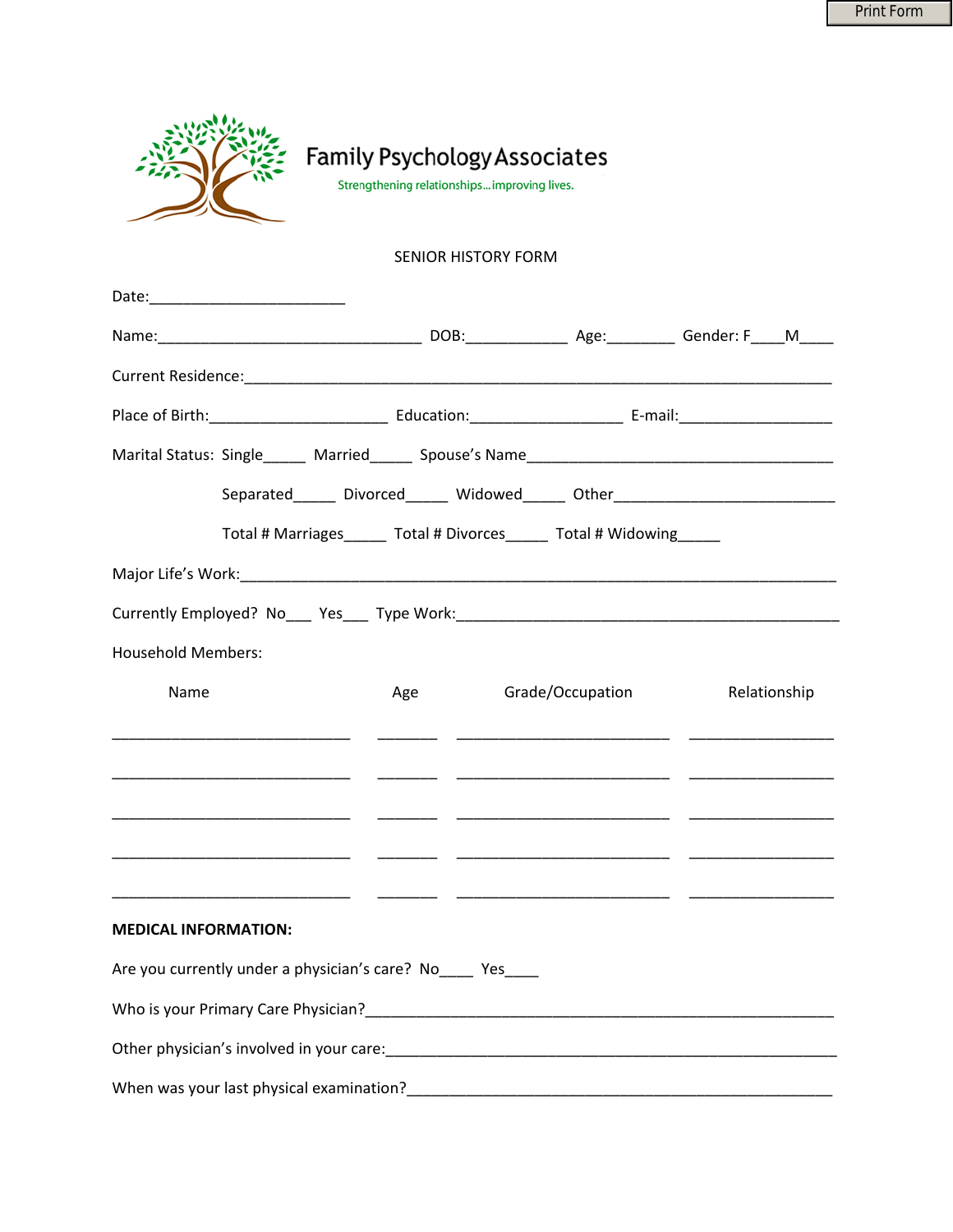Current health problems or symptoms:\_\_\_\_\_\_\_\_\_\_\_\_\_\_\_\_\_\_\_\_\_\_\_\_\_\_\_\_\_\_\_\_\_\_\_\_\_\_\_\_\_\_\_\_\_\_\_\_\_\_\_\_\_

If you have any allergies or adverse reactions to particular drugs or substances, please  ${\sf specify:}\_$ 

Medications you are currently using and why:

| Medication                | Dosage | Prescribing Physician                                                                              | Reason for use |
|---------------------------|--------|----------------------------------------------------------------------------------------------------|----------------|
|                           |        |                                                                                                    |                |
|                           |        |                                                                                                    |                |
|                           |        |                                                                                                    |                |
|                           |        |                                                                                                    |                |
|                           |        | Would you like us to contact your physician or send him/her a copy of your treatment plan? No_Yes_ |                |
|                           |        |                                                                                                    |                |
|                           |        | Do you have any history of problems related to alcohol or drug use? If so, please specify:         |                |
|                           |        |                                                                                                    |                |
|                           |        | Have you ever felt you should cut down on your substance use? No____ Yes____                       |                |
|                           |        | Have people annoyed you by criticizing your substance use? No____ Yes____                          |                |
|                           |        | Have you ever felt bad or guilty about your substance use? No ____ Yes ____                        |                |
|                           |        | Have you ever used the substance first thing in the morning to steady your nerves? No _____ Yes    |                |
| <b>LEGAL INFORMATION:</b> |        |                                                                                                    |                |
|                           |        | Do you have a designated Health Care Surrogate? No_____ Yes_____ Name:                             |                |